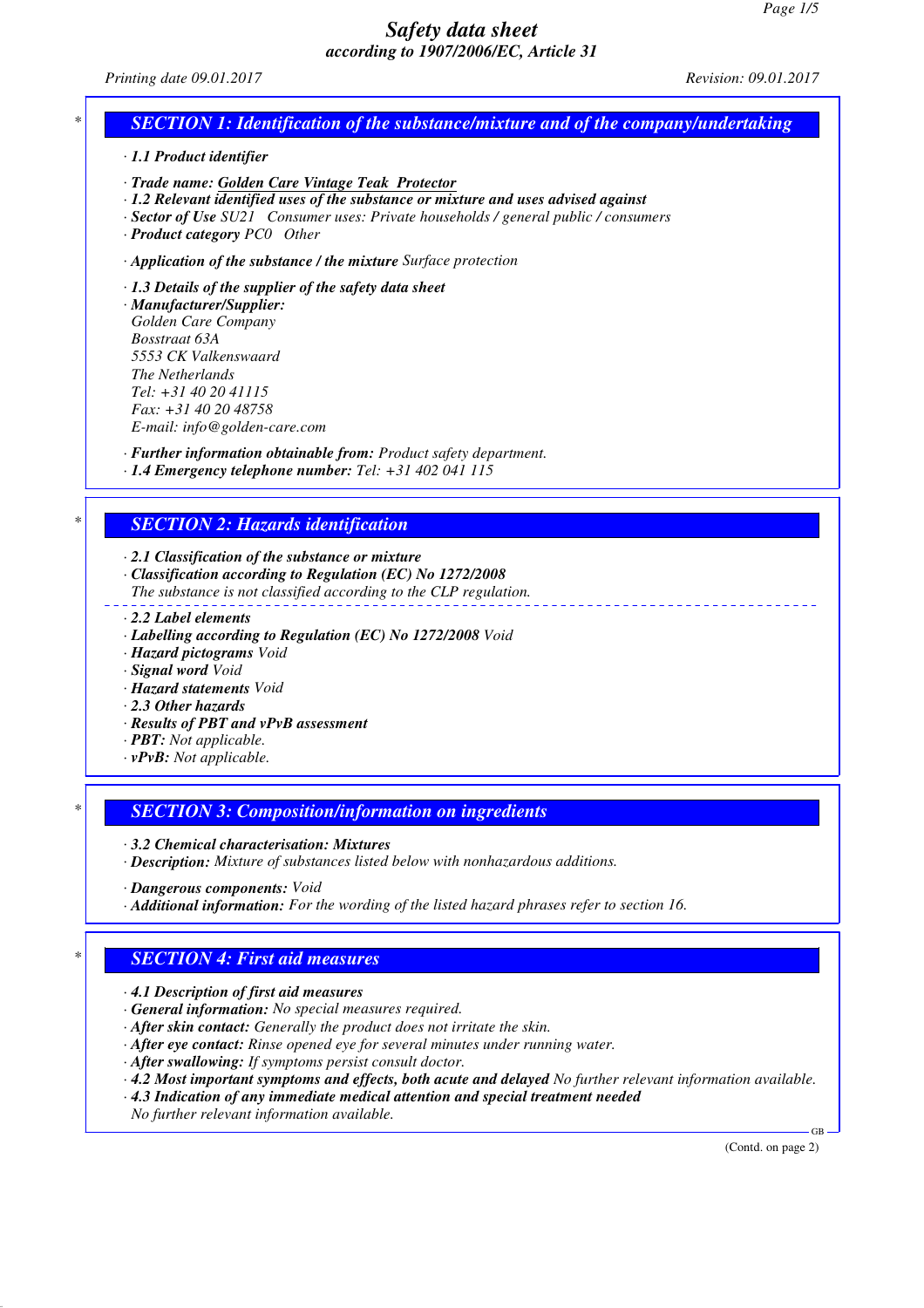*Printing date 09.01.2017 Revision: 09.01.2017*

#### *Trade name: Golden Care Vintage Teak Protector*

(Contd. of page 1)

# *\* SECTION 5: Firefighting measures*

- *· 5.1 Extinguishing media*
- *· Suitable extinguishing agents:*
- *CO2, powder or water spray. Fight larger fires with water spray or alcohol resistant foam.*
- *· 5.2 Special hazards arising from the substance or mixture No further relevant information available.*
- *· 5.3 Advice for firefighters*
- *· Protective equipment: No special measures required.*

#### *\* SECTION 6: Accidental release measures*

- *· 6.1 Personal precautions, protective equipment and emergency procedures Not required.*
- *· 6.2 Environmental precautions: Dilute with plenty of water.*
- *· 6.3 Methods and material for containment and cleaning up:*
- *Absorb with liquid-binding material (sand, diatomite, acid binders, universal binders, sawdust).*
- *· 6.4 Reference to other sections See Section 7 for information on safe handling. See Section 8 for information on personal protection equipment.*
- 
- *See Section 13 for disposal information.*

#### *\* SECTION 7: Handling and storage*

- *· 7.1 Precautions for safe handling No special measures required.*
- *· Information about fire and explosion protection: No special measures required.*
- *· 7.2 Conditions for safe storage, including any incompatibilities*
- *· Storage:*
- *· Requirements to be met by storerooms and receptacles: No special requirements.*
- *· Information about storage in one common storage facility: Not required.*
- *· Further information about storage conditions: Protect from frost.*
- *· 7.3 Specific end use(s) No further relevant information available.*

#### *\* SECTION 8: Exposure controls/personal protection*

- *· Additional information about design of technical facilities: No further data; see item 7.*
- *· 8.1 Control parameters*
- *· Ingredients with limit values that require monitoring at the workplace:*
- *The product does not contain any relevant quantities of materials with critical values that have to be monitored at the workplace.*
- *· CAS No. Designation of material % Type Value Unit Not required.*
- *· Additional information: The lists valid during the making were used as basis.*
- *· 8.2 Exposure controls*
- *· Personal protective equipment:*
- *· General protective and hygienic measures:*
- *The usual precautionary measures are to be adhered to when handling chemicals.*
- *· Respiratory protection: Not required.*
- *· Protection of hands:*

*The glove material has to be impermeable and resistant to the product/ the substance/ the preparation. Due to missing tests no recommendation to the glove material can be given for the product/ the preparation/ the chemical mixture.*

*Selection of the glove material on consideration of the penetration times, rates of diffusion and the degradation*

*· Material of gloves*

*The selection of the suitable gloves does not only depend on the material, but also on further marks of quality and varies from manufacturer to manufacturer. As the product is a preparation of several substances, the resistance of the glove material can not be calculated in advance and has therefore to be checked prior to the*

GB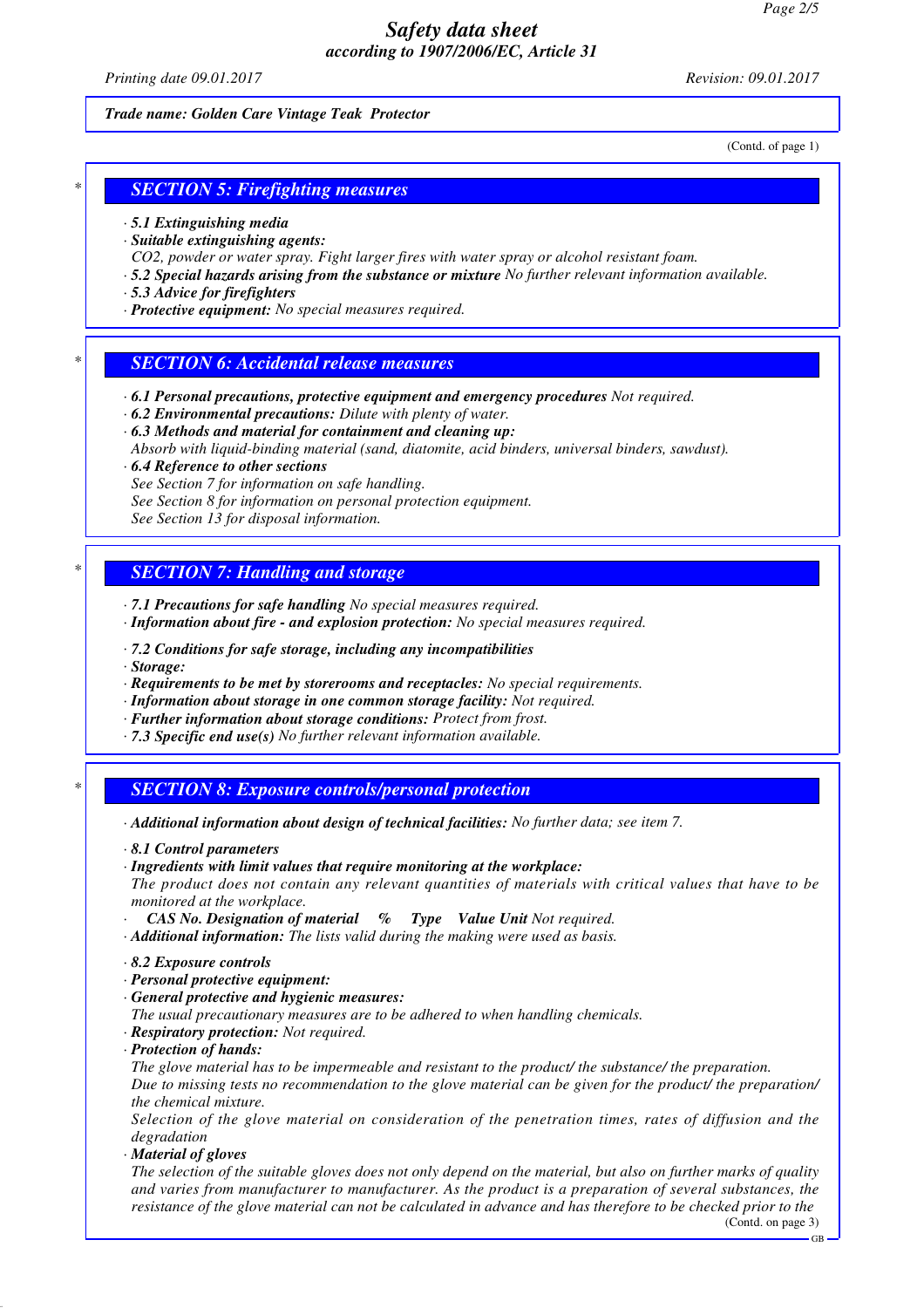*Printing date 09.01.2017 Revision: 09.01.2017*

(Contd. of page 2)

#### *Trade name: Golden Care Vintage Teak Protector*

*application.*

*· Penetration time of glove material*

*The exact break trough time has to be found out by the manufacturer of the protective gloves and has to be observed.*

*· Eye protection: Not required.*

# *\* SECTION 9: Physical and chemical properties*

| · 9.1 Information on basic physical and chemical properties                                                        |                                               |
|--------------------------------------------------------------------------------------------------------------------|-----------------------------------------------|
| <b>General Information</b>                                                                                         |                                               |
| $\cdot$ Appearance:                                                                                                |                                               |
| Form:                                                                                                              | Fluid                                         |
| Colour:                                                                                                            | According to product specification            |
| $\cdot$ Odour:<br>Odour threshold:                                                                                 | Characteristic<br>Not determined.             |
|                                                                                                                    |                                               |
| $\cdot$ pH-value At 20 °C:                                                                                         | 7.4                                           |
| · Change in condition<br><b>Melting point/freezing point:</b><br>Initial boiling point and boiling range: $100 °C$ | Undetermined.                                 |
| · Flash point:                                                                                                     | Not applicable.                               |
| · Flammability (solid, gas):                                                                                       | Not applicable.                               |
| · Ignition temperature:                                                                                            |                                               |
| <b>Decomposition temperature:</b>                                                                                  | Not determined.                               |
| · Auto-ignition temperature:                                                                                       | Product is not selfigniting.                  |
| · Explosive properties:                                                                                            | Product does not present an explosion hazard. |
| · Explosion limits:                                                                                                |                                               |
| Lower:                                                                                                             | Not determined.                               |
| <b>Upper:</b>                                                                                                      | Not determined.                               |
| $\cdot$ Vapour pressure At 20 °C:                                                                                  | $23$ hPa                                      |
| $\cdot$ Density At 20 °C:                                                                                          | $1.01$ g/cm <sup>3</sup> (DIN 51757)          |
| · Relative density                                                                                                 | Not determined.                               |
| · Vapour density                                                                                                   | Not determined.                               |
| $\cdot$ Evaporation rate                                                                                           | Not determined.                               |
| · Solubility in / Miscibility with                                                                                 |                                               |
| water:                                                                                                             | Fully miscible.                               |
| · Partition coefficient: n-octanol/water:                                                                          | Not determined.                               |
| · Viscosity:                                                                                                       |                                               |
| Dynamic:                                                                                                           | Not determined.                               |
| Kinematic:                                                                                                         | Not determined.                               |
| · Solvent content:                                                                                                 |                                               |
| Organic solvents:                                                                                                  | $0.0\%$                                       |
| Water:                                                                                                             | 85.0%                                         |
| <b>Solids content:</b>                                                                                             | 15.0 % (DIN 53216)                            |
| $\cdot$ 9.2 Other information                                                                                      | No further relevant information available.    |
|                                                                                                                    |                                               |

# *\* SECTION 10: Stability and reactivity*

*· 10.1 Reactivity No further relevant information available.*

GB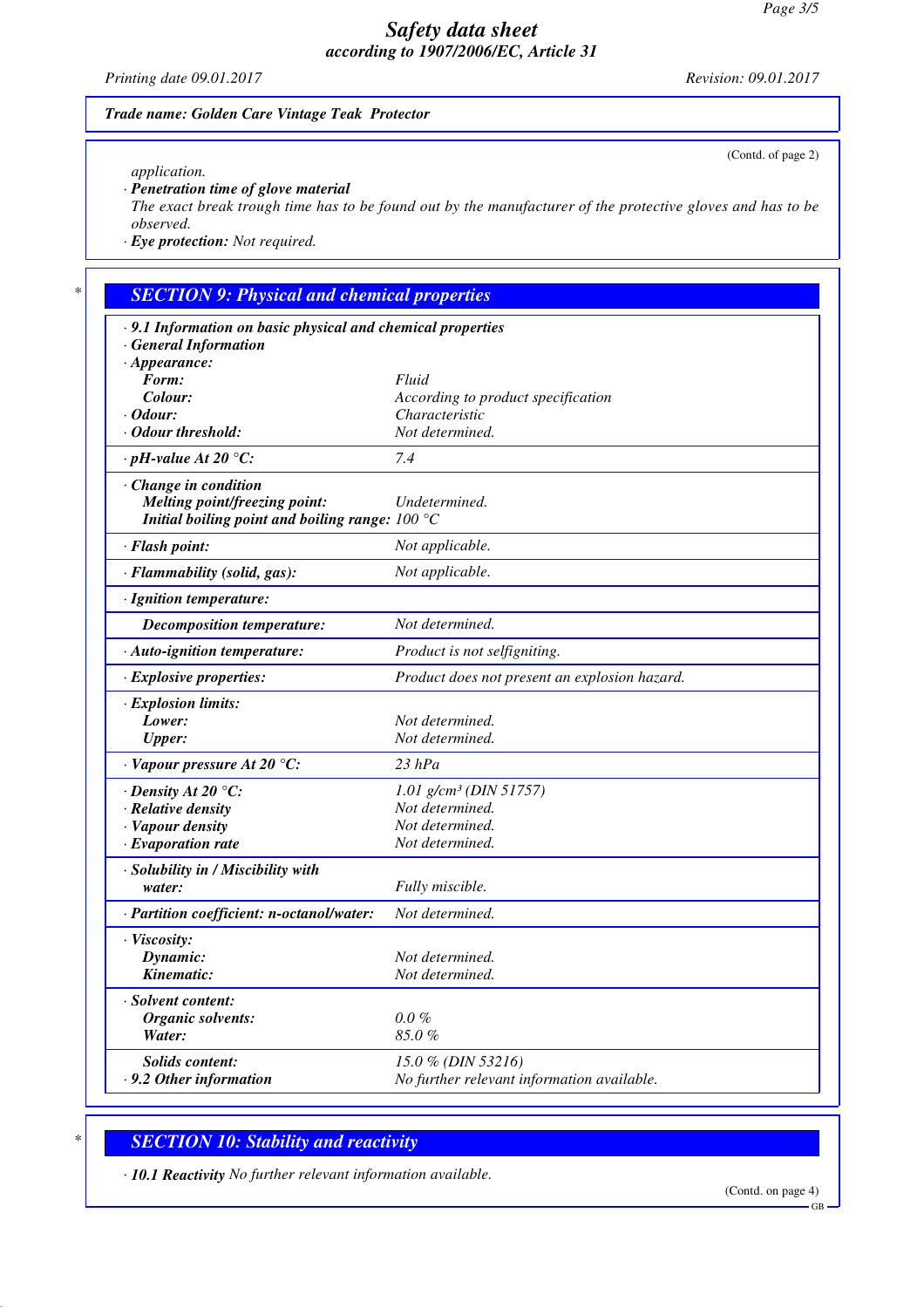*Printing date 09.01.2017 Revision: 09.01.2017*

(Contd. of page 3)

*Trade name: Golden Care Vintage Teak Protector*

*· 10.2 Chemical stability*

- *· Thermal decomposition / conditions to be avoided: No decomposition if used according to specifications.*
- *· 10.3 Possibility of hazardous reactions No dangerous reactions known.*
- *· 10.4 Conditions to avoid No further relevant information available.*
- *· 10.5 Incompatible materials: No further relevant information available.*
- *· 10.6 Hazardous decomposition products: No dangerous decomposition products known.*

#### *\* SECTION 11: Toxicological information*

*· 11.1 Information on toxicological effects*

- *· Acute toxicity Based on available data, the classification criteria are not met.*
- *· Primary irritant effect:*
- *· Skin corrosion/irritation Based on available data, the classification criteria are not met.*
- *· Serious eye damage/irritation Based on available data, the classification criteria are not met.*
- *· Respiratory or skin sensitisation Based on available data, the classification criteria are not met.*
- *· CMR effects (carcinogenity, mutagenicity and toxicity for reproduction)*
- *· Germ cell mutagenicity Based on available data, the classification criteria are not met.*
- *· Carcinogenicity Based on available data, the classification criteria are not met.*
- *· Reproductive toxicity Based on available data, the classification criteria are not met.*

*· STOT-single exposure Based on available data, the classification criteria are not met.*

- *· STOT-repeated exposure Based on available data, the classification criteria are not met.*
- *· Aspiration hazard Based on available data, the classification criteria are not met.*

# *\* SECTION 12: Ecological information*

*· 12.1 Toxicity*

- *· Aquatic toxicity: No further relevant information available.*
- *· 12.2 Persistence and degradability No further relevant information available.*
- *· 12.3 Bioaccumulative potential No further relevant information available.*
- *· 12.4 Mobility in soil No further relevant information available.*
- *· Additional ecological information:*
- *· General notes: Generally not hazardous for water*
- *· 12.5 Results of PBT and vPvB assessment*
- *· PBT: Not applicable.*
- *· vPvB: Not applicable.*
- *· 12.6 Other adverse effects No further relevant information available.*

#### *\* SECTION 13: Disposal considerations*

- *· 13.1 Waste treatment methods*
- *· Recommendation Smaller quantities can be disposed of with household waste.*
- *· Uncleaned packaging:*
- *· Recommendation: Disposal must be made according to official regulations.*
- *· Recommended cleansing agents: Water, if necessary together with cleansing agents.*

#### *\* SECTION 14: Transport information*

*· 14.1 UN-Number*

*· ADR, ADN, IMDG, IATA Void*

*· 14.2 UN proper shipping name*

*· ADR, ADN, IMDG, IATA Void*

(Contd. on page 5)

GB